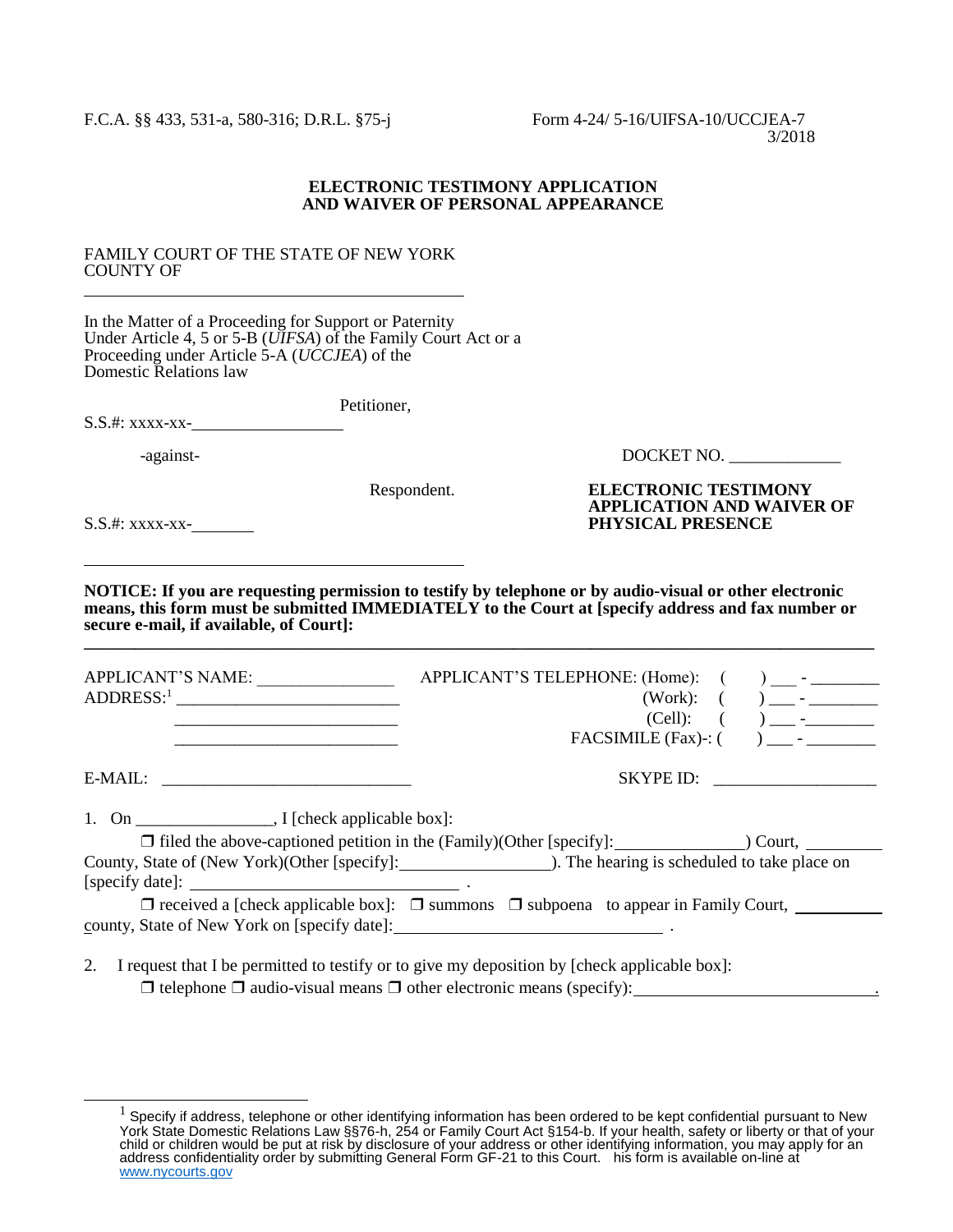3. I am making this request for the following reason(s) [check one or more box(es)]:

❒ [Non-New York State Residents only]: I reside in [specify state or jurisdiction]: and am making this request for the following reason(s) [specify]:

❒ [New York State residents only in child support or paternity cases]:

\_\_\_\_\_\_\_\_\_\_\_\_\_\_\_\_\_\_\_\_\_\_\_\_\_\_\_\_\_\_\_\_\_\_\_\_\_\_\_\_\_\_\_\_\_\_\_\_\_\_\_\_\_\_\_

l l .

 $\overline{a}$ 

I reside in County, New York. This county is not the county where the Family Court is located and is not contiguous to (next to) that county.<sup>2</sup> It would be an undue hardship for me to testify or to be deposed at the Family Court where the case is scheduled to be heard for the following reason(s) [specify]:

\_\_\_\_\_\_\_\_\_\_\_\_\_\_\_\_\_\_\_\_\_\_\_\_\_\_\_\_\_\_\_\_\_\_\_\_\_\_\_\_\_\_\_\_\_\_\_\_\_\_\_\_\_\_\_\_\_\_\_\_\_\_\_\_\_\_\_\_\_\_\_\_\_\_\_\_ \_\_\_\_\_\_\_\_\_\_\_\_\_\_\_\_\_\_\_\_\_\_\_\_\_\_\_\_\_\_\_\_\_\_\_\_\_\_\_\_\_\_\_\_\_\_\_\_\_\_\_\_\_\_\_\_\_\_\_\_\_\_\_\_\_\_\_\_\_\_\_\_\_\_\_\_

\_\_\_\_\_\_\_\_\_\_\_\_\_\_\_\_\_\_\_\_\_\_\_\_\_\_\_\_\_\_\_\_\_\_\_\_\_\_\_\_\_\_\_\_\_\_\_\_\_\_\_\_\_\_\_\_\_\_\_\_\_\_\_\_\_\_\_\_\_\_\_\_\_\_\_\_\_\_\_ \_\_\_\_\_\_\_\_\_\_\_\_\_\_\_\_\_\_\_\_\_\_\_\_\_\_\_\_\_\_\_\_\_\_\_\_\_\_\_\_\_\_\_\_\_\_\_\_\_\_\_\_\_\_\_\_\_\_\_\_\_\_\_\_\_\_\_\_\_\_\_\_\_\_\_\_\_\_

❒ I am presently incarcerated at [specify facility]: I will be incarcerated on the date on which the hearing or deposition is scheduled and I am not expected to be released until [specify approximate expected date of release]: \_\_\_\_\_\_\_\_\_\_\_\_\_\_\_\_\_\_\_\_\_.

4. I understand that prior to my application being granted, it is my responsibility to arrange a location for my testimony or deposition with the Court. I request that I be permitted to testify or be deposed from the following location [check applicable box and include all information]:

❒ [Child support cases only]: The Support Enforcement Agency in my County [specify the name, address and telephone number, including area code]:

\_\_\_\_\_\_\_\_\_\_\_\_\_\_\_\_\_\_\_\_\_\_\_\_\_\_\_\_\_\_\_\_\_\_\_\_\_\_\_\_\_\_\_\_\_\_\_\_\_\_\_\_\_\_\_\_\_\_\_\_\_\_\_\_\_\_\_\_\_\_\_\_\_\_\_\_\_\_\_ \_\_\_\_\_\_\_\_\_\_\_\_\_\_\_\_\_\_\_\_\_\_\_\_\_\_\_\_\_\_\_\_\_\_\_\_\_\_\_\_\_\_\_\_\_\_\_\_\_\_\_\_\_\_\_\_\_\_\_\_\_\_\_\_\_\_\_\_\_\_\_\_\_\_.

❒ The Court in my County [specify the name, address and telephone number, including area code]:

 $\Box$  My attorney's office [specify the name, address and telephone number, including area code]:

❒ Other location [specify name. address and telephone number, including area code]: I am requesting this location because [state reason]:

5. I understand that I must confirm final arrangements for testifying by electronic means with this Court by calling the telephone number that will be provided to me. I further understand that the Court will send me a written Order telling me whether this application has been granted or denied and what number I should call to confirm.

Please transmit this order by [check box]:  $\Box$  e-mail  $\Box$  facsimile as indicated on the first page of this form.

6. I understand that I have the right to discuss this matter with legal counsel. By this application, I am consenting to the hearing and determination of this matter by this Court without my physical presence.

 $^2$  For purposes of this application, the five counties (boroughs) of New York City are treated as one county.